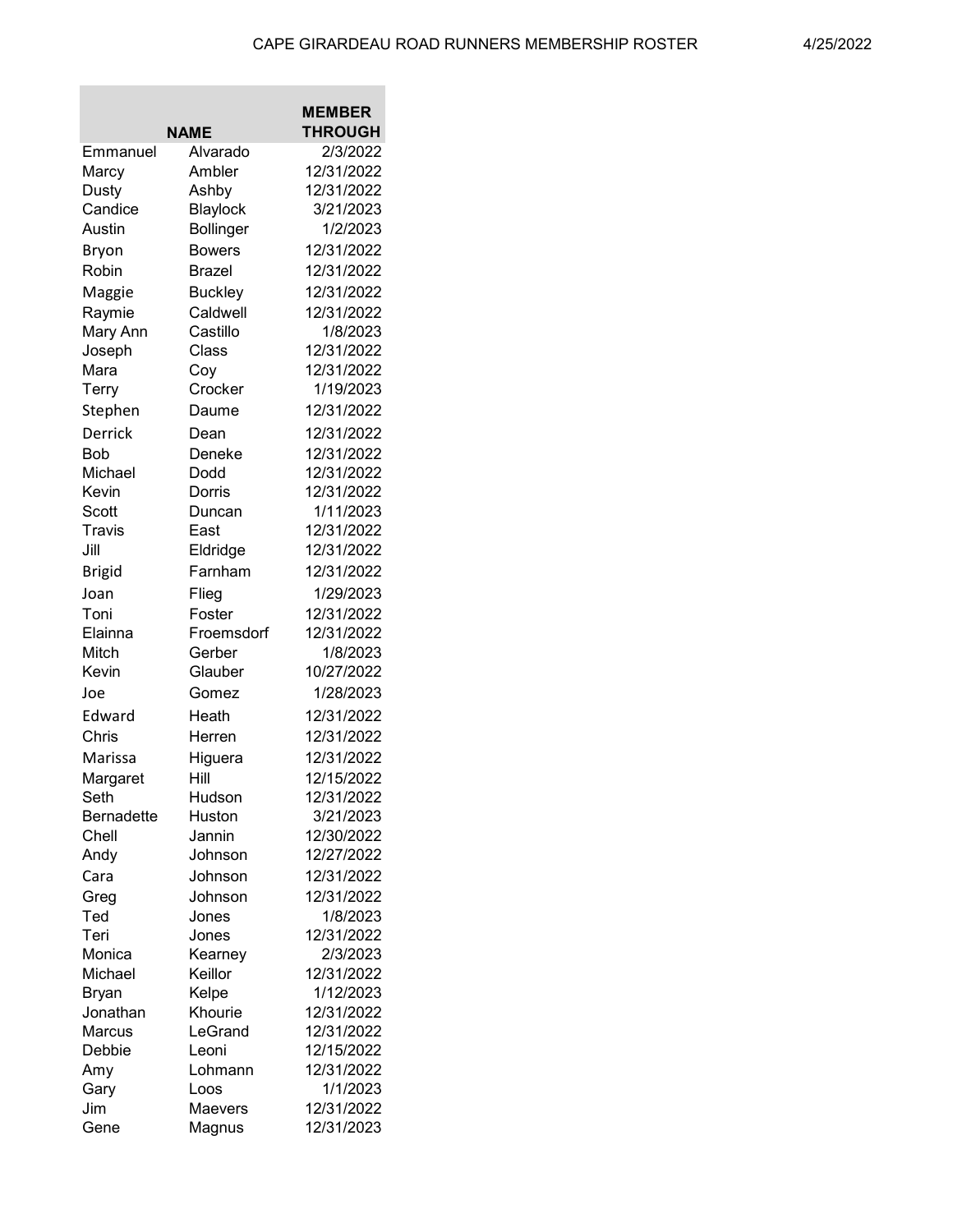the control of the control of the

**Contract Contract** 

|                 |                  | <b>MEMBER</b>  |
|-----------------|------------------|----------------|
|                 | <b>NAME</b>      | <b>THROUGH</b> |
| Nicholas        | Marquez          | 12/31/2022     |
| <b>Stuart</b>   | <b>Matthews</b>  | 12/31/2022     |
| Stan            | <b>McIntire</b>  | 12/31/2022     |
| Alice           | <b>McRoberts</b> | 12/16/2022     |
| Danielle        | Messer           | 12/15/2022     |
| <b>Kristie</b>  | Milam            | 12/31/2022     |
| <b>Blake</b>    | Miller           | 12/31/2022     |
| Matt            | Miller           | 12/31/2022     |
| Tori            | Mincemeyer       | 12/31/2022     |
| Angie           | Moses            | 12/31/2022     |
| <b>Bradley</b>  | Mueth            | 12/31/2022     |
| Tom             | Muir             | 12/31/2022     |
| Tyler           | <b>Myers</b>     | 12/31/2022     |
| Linda           | Null             | 12/31/2022     |
| Darin           | Pettit           | 12/22/2022     |
| Matthew         | Pfau             | 12/31/2022     |
| Rebecca         | Preston          | 12/31/2022     |
| Shannon         | Puls             | 12/31/2022     |
| Cindy           | Purcell          | 12/31/2022     |
| Terry           | Rawlings         | 12/31/2023     |
| Mark            | Reder            | 1/1/2023       |
| Mike            | Reed             | 12/31/2022     |
| Rodney          | Roggow           | 12/30/2022     |
| Cindy           | Sandler          | 12/27/2022     |
| Linda           | Schaffner        | 12/31/2022     |
| Ronald          | Schroeder        | 12/30/2022     |
| Walt            | Schroeder        | 12/31/2023     |
| Jared           | Self             | 4/4/2023       |
| William         | Shell            | 11/2/2022      |
| Laura           | Sheridan         | 12/31/2022     |
| DeWayne         | Sides            | 12/31/2022     |
| Leah            | Smith            | 12/31/2022     |
| Tiffiney        | Smith            | 1/11/2023      |
| Kim             | Spear            | 12/31/2022     |
| Jason           | Stephens         | 12/31/2022     |
| <b>Brigitte</b> | <b>Stotter</b>   | 12/31/2022     |
| Drew            | Strickland       | 12/31/2022     |
| Travis          | Stueve           | 1/27/2023      |
| Holly           | Sumner           | 12/31/2022     |
| Amanda          | Taylor           | 12/31/2022     |
| <b>Buzz</b>     | Thompson         | 12/31/2023     |
| Sarah           | Thompson         | 12/31/2022     |
| Susan           | Tomlin           | 12/31/2022     |
| Kerri           | Urhahn           | 1/12/2023      |
| Mike            | Warren II        | 1/24/2023      |
| Patrick         | Watson           | 12/31/2022     |
| Jennifer        | Weiss            | 12/14/2022     |
| Ann             | Welker           | 12/31/2022     |
| Cristy          | Welker           | 12/21/2022     |
| Scott           | Wensler          | 12/31/2022     |
| Ted             | Westendorf       | 1/28/2023      |